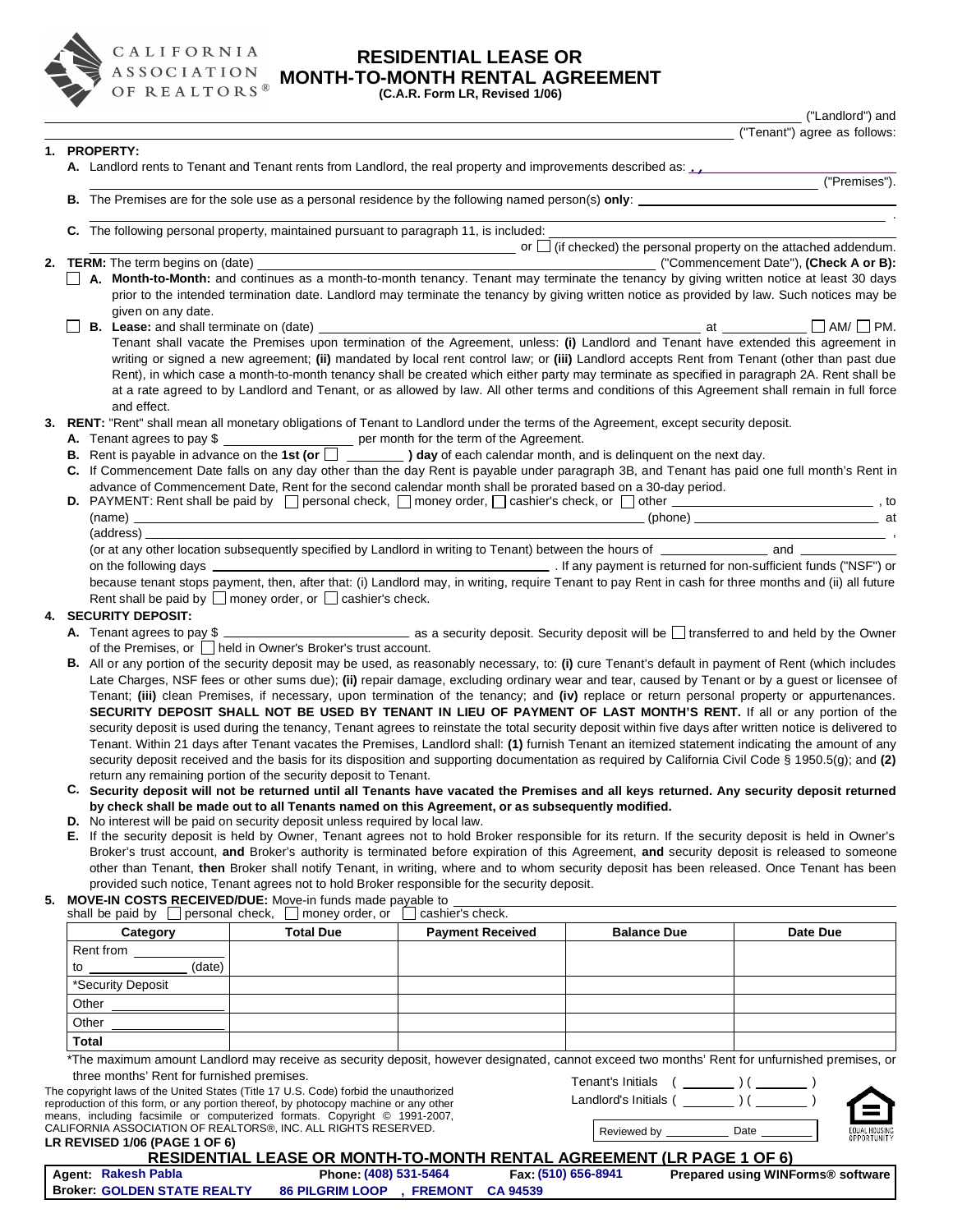### Premises: Date:

*.*

#### **6. LATE CHARGE; RETURNED CHECKS:**

- **A.** Tenant acknowledges either late payment of Rent or issuance of a returned check may cause Landlord to incur costs and expenses, the exact amounts of which are extremely difficult and impractical to determine. These costs may include, but are not limited to, processing, enforcement and accounting expenses, and late charges imposed on Landlord. If any installment of Rent due from Tenant is not received by Landlord within **5 (or**  $\Box$  ) calendar days after the date due, or if a check is returned,<br>Tenant shall pay to Landlord, respectively, an additional sum of \$<br>and the same of the Rent due Tenant shall pay to Landlord, respectively, an additional sum of \$\_ a Late Charge and \$25.00 as a NSF fee for the first returned check and \$35.00 as a NSF fee for each additional returned check, either or both of which shall be deemed additional Rent.
- **B.** Landlord and Tenant agree that these charges represent a fair and reasonable estimate of the costs Landlord may incur by reason of Tenant's late or NSF payment. Any Late Charge or NSF fee due shall be paid with the current installment of Rent. Landlord's acceptance of any Late Charge or NSF fee shall not constitute a waiver as to any default of Tenant. Landlord's right to collect a Late Charge or NSF fee shall not be deemed an extension of the date Rent is due under paragraph 3 or prevent Landlord from exercising any other rights and remedies under this Agreement and as provided by law.

# **7. PARKING: (Check A or B)**

 $\Box$  **A.** Parking is permitted as follows:  $\Box$ 

The right to parking  $\bigcap$  is  $\bigcap$  is not included in the Rent charged pursuant to paragraph 3. If not included in the Rent, the parking rental fee shall be an additional \$ properly licensed and operable motor vehicles, except for trailers, boats, campers, buses or trucks (other than pick-up trucks). Tenant shall park in assigned space(s) only. Parking space(s) are to be kept clean. Vehicles leaking oil, gas or other motor vehicle fluids shall not be parked on the Premises. Mechanical work or storage of inoperable vehicles is not permitted in parking space(s) or elsewhere on the Premises.

**OR**  $\Box$  **B.** Parking is not permitted on the Premises.

# **8. STORAGE: (Check A or B)**

- □ **A.** Storage is permitted as follows:
	- The right to storage space  $\Box$  is,  $\Box$  is not, included in the Rent charged pursuant to paragraph 3. If not included in the Rent, storage space fee shall be an additional \$ Tenant owns, and shall not store property claimed by another or in which another has any right, title or interest. Tenant shall not store any improperly packaged food or perishable goods, flammable materials, explosives, hazardous waste or other inherently dangerous material, or illegal substances.
- **OR B.** Storage is not permitted on the Premises.
- **9. UTILITIES:** Tenant agrees to pay for all utilities and services, and the following charges:
	- except , which shall be paid for by Landlord. If any utilities are not separately metered, Tenant shall pay Tenant's proportional share, as reasonably determined and directed by Landlord. If utilities are separately metered, Tenant shall place utilities in Tenant's name as of the Commencement Date. Landlord is only responsible for installing and maintaining one usable telephone jack and one telephone line to the Premises. Tenant shall pay any cost for conversion from existing utilities service provider.
- **10. CONDITION OF PREMISES:** Tenant has examined Premises and, if any, all furniture, furnishings, appliances, landscaping and fixtures, including smoke detector(s).
	- **(Check all that apply:)**
	- **A.** Tenant acknowledges these items are clean and in operable condition, with the following exceptions:
	- . **B.** Tenant's acknowledgment of the condition of these items is contained in an attached statement of condition (C.A.R. Form MIMO).
	- **C.** Tenant will provide Landlord a list of items that are damaged or not in operable condition within **3 (or ) days** after Commencement Date, not as a contingency of this Agreement but rather as an acknowledgment of the condition of the **D.** Other:  $\Box$  **D.** Other: **D.** Other: .
	-

## **11. MAINTENANCE:**

- **A.** Tenant shall properly use, operate and safeguard Premises, including if applicable, any landscaping, furniture, furnishings and appliances, and all mechanical, electrical, gas and plumbing fixtures, and keep them and the Premises clean, sanitary and well ventilated. Tenant shall be responsible for checking and maintaining all smoke detectors and any additional phone lines beyond the one line and jack that Landlord shall provide and maintain. Tenant shall immediately notify Landlord, in writing, of any problem, malfunction or damage. Tenant shall be charged for all repairs or replacements caused by Tenant, pets, guests or licensees of Tenant, excluding ordinary wear and tear. Tenant shall be charged for all damage to Premises as a result of failure to report a problem in a timely manner. Tenant shall be charged for repair of drain blockages or stoppages, unless caused by defective plumbing parts or tree roots invading sewer lines.
- **B.**  $\Box$  Landlord  $\Box$  Tenant shall water the garden, landscaping, trees and shrubs, except:
- **C.**  $\Box$  Landlord  $\Box$  Tenant shall maintain the garden, landscaping, trees and shrubs, except:  $\Box$
- $D.$   $\square$  Landlord  $\square$  Tenant shall maintain
- **E.** Tenant's failure to maintain any item for which Tenant is responsible shall give Landlord the right to hire someone to perform such maintenance and charge Tenant to cover the cost of such maintenance. .
- **F.** The following items of personal property are included in the Premises without warranty and Landlord will not maintain, repair or replace them:

Copyright © 1994-2007, CALIFORNIA ASSOCIATION OF REALTORS®, INC. Copyright © 1994-2007, CALIFORNIA ASSOCIATION OF REALTORS®, INC.<br>LR REVISED 1/06 (PAGE 2 OF 6)

**RESIDENTIAL LEASE OR MONTH-TO-MONTH RENTAL AGREEMENT (LR PAGE 2 OF 6)**

Tenant's Initials ( ) (

Landlord's Initials  $($   $)$   $($ 



.

.

.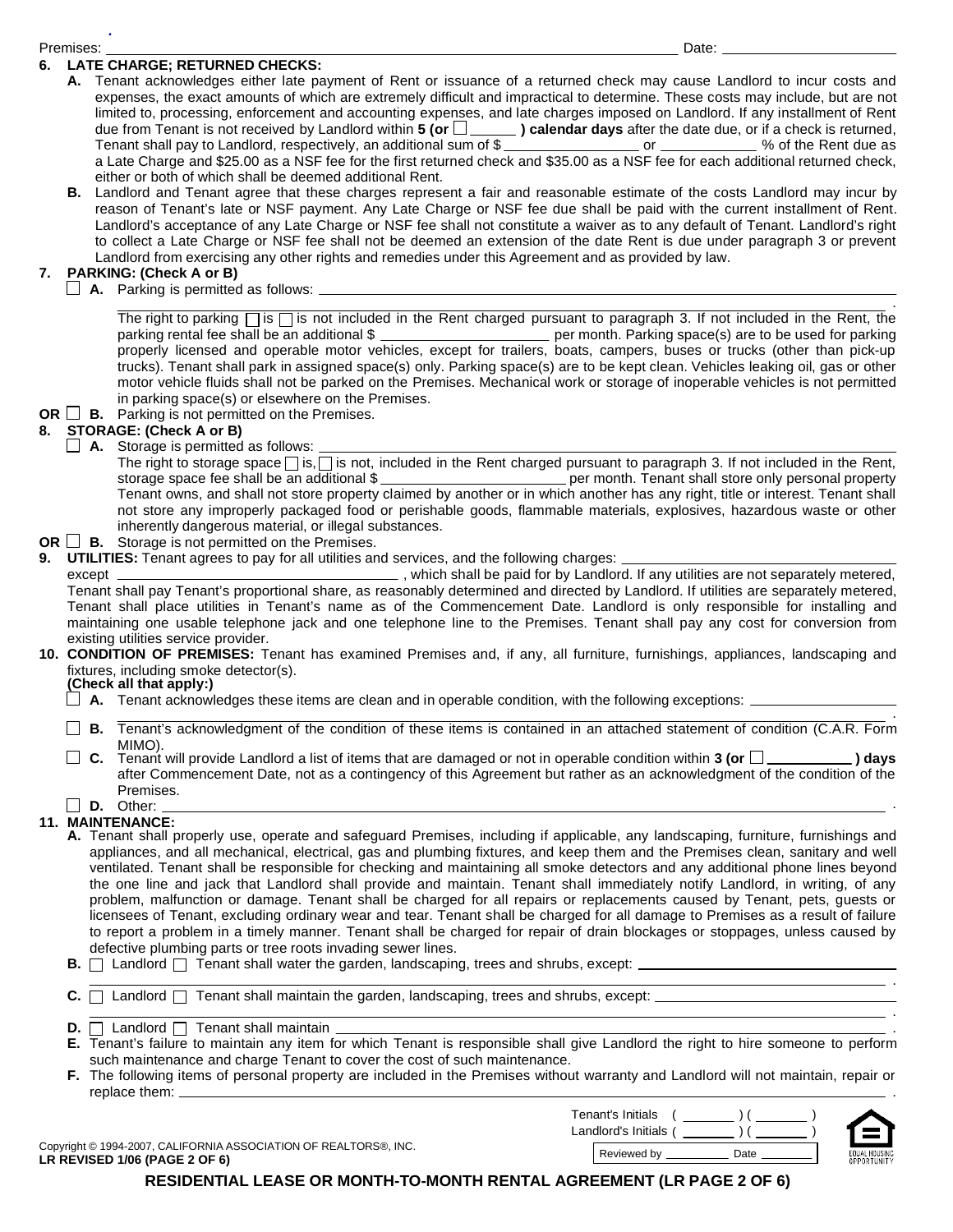Premises: Date:

*.*

- **12. NEIGHBORHOOD CONDITIONS:** Tenant is advised to satisfy him or herself as to neighborhood or area conditions, including schools, proximity and adequacy of law enforcement, crime statistics, proximity of registered felons or offenders, fire protection, other governmental services, availability, adequacy and cost of any speed-wired, wireless internet connections or other telecommunications or other technology services and installations, proximity to commercial, industrial or agricultural activities, existing and proposed transportation, construction and development that may affect noise, view, or traffic, airport noise, noise or odor from any source, wild and domestic animals, other nuisances, hazards, or circumstances, cemeteries, facilities and condition of common areas, conditions and influences of significance to certain cultures and/or religions, and personal needs, requirements and preferences of Tenant.
- **13. PETS:** Unless otherwise provided in California Civil Code § 54.2, no animal or pet shall be kept on or about the Premises without Landlord's prior written consent, except: \_

# **14. RULES/REGULATIONS:**

**A.** Tenant agrees to comply with all Landlord rules and regulations that are at any time posted on the Premises or delivered to Tenant. Tenant shall not, and shall ensure that guests and licensees of Tenant shall not, disturb, annoy, endanger or interfere with other tenants of the building or neighbors, or use the Premises for any unlawful purposes, including, but not limited to, using, manufacturing, selling, storing or transporting illicit drugs or other contraband, or violate any law or ordinance, or commit a waste or nuisance on or about the Premises.

# **B. (If applicable, check one)**

□ 1. Landlord shall provide Tenant with a copy of the rules and regulations within <u>equeled</u> as and regulations within  $\Box$ 

**OR**  $\Box$  2. Tenant has been provided with, and acknowledges receipt of, a copy of the rules and regulations.

# **15.** (If checked) **CONDOMINIUM; PLANNED UNIT DEVELOPMENT:**

**A.** The Premises is a unit in a condominium, planned unit development, common interest subdivision or other development governed by a homeowners' association ("HOA"). The name of the HOA is \_

Tenant agrees to comply with all HOA covenants, conditions and restrictions, bylaws, rules and regulations and decisions. Landlord shall provide Tenant copies of rules and regulations, if any. Tenant shall reimburse Landlord for any fines or charges imposed by HOA or other authorities, due to any violation by Tenant, or the guests or licensees of Tenant.

# **B. (Check one)**

 $\Box$  1. Landlord shall provide Tenant with a copy of the HOA rules and regulations within  $\_\_\_\_\_$  days or  $\_\_\_\$ 

- **OR 2.** Tenant has been provided with, and acknowledges receipt of, a copy of the HOA rules and regulations.
- **16. ALTERATIONS; REPAIRS:** Unless otherwise specified by law or paragraph 28C, without Landlord's prior written consent, **(i)** Tenant shall not make any repairs, alterations or improvements in or about the Premises including: painting, wallpapering, adding or changing locks, installing antenna or satellite dish(es), placing signs, displays or exhibits, or using screws, fastening devices, large nails or adhesive materials; **(ii)** Landlord shall not be responsible for the costs of alterations or repairs made by Tenant; **(iii)** Tenant shall not deduct from Rent the costs of any repairs, alterations or improvements; and **(iv)** any deduction made by Tenant shall be considered unpaid Rent.

# **17. KEYS; LOCKS:**

**A.** Tenant acknowledges receipt of (or Tenant will receive  $\Box$  prior to the Commencement Date, or  $\Box$   $\Box$ 

- $\Box$  key(s) to Premises,  $\Box$  remote control device(s) for garage door/gate opener(s),  $\equiv$  key(s) to mailbox,  $k = \text{key}(s)$  to common area(s),  $\perp$
- **B.** Tenant acknowledges that locks to the Premises  $\Box$  have,  $\Box$  have not, been re-keyed.
- **C.** If Tenant re-keys existing locks or opening devices, Tenant shall immediately deliver copies of all keys to Landlord. Tenant shall pay all costs and charges related to loss of any keys or opening devices. Tenant may not remove locks, even if installed by Tenant.

## **18. ENTRY:**

- **A.** Tenant shall make Premises available to Landlord or Landlord's representative for the purpose of entering to make necessary or agreed repairs, decorations, alterations, or improvements, or to supply necessary or agreed services, or to show Premises to prospective or actual purchasers, tenants, mortgagees, lenders, appraisers, or contractors.
- **B.** Landlord and Tenant agree that 24-hour written notice shall be reasonable and sufficient notice, except as follows: 48-hour written notice is required to conduct an inspection of the Premises prior to the Tenant moving out, unless the Tenant waives the right to such notice. Notice may be given orally to show the Premises to actual or prospective purchasers provided Tenant has been notified in writing within 120 days preceding the oral notice that the Premises are for sale and that oral notice may be given to show the Premises. No notice is required: **(i)** to enter in case of an emergency; **(ii)** if the Tenant is present and consents at the time of entry or **(iii)** if the Tenant has abandoned or surrendered the Premises. No written notice is required if Landlord and Tenant orally agree to an entry for agreed services or repairs if the date and time of entry are within one week of the oral agreement.
- **C.**  $\Box$  (If checked) Tenant authorizes the use of a keysafe/lockbox to allow entry into the Premises and agrees to sign a keysafe/lockbox addendum (C.A.R. Form KLA).
- **19. SIGNS:** Tenant authorizes Landlord to place FOR SALE/LEASE signs on the Premises.
- **20. ASSIGNMENT; SUBLETTING:** Tenant shall not sublet all or any part of Premises, or assign or transfer this Agreement or any interest in it, without Landlord's prior written consent. Unless such consent is obtained, any assignment, transfer or subletting of Premises or this Agreement or tenancy, by voluntary act of Tenant, operation of law or otherwise, shall, at the option of Landlord, terminate this Agreement. Any proposed assignee, transferee or sublessee shall submit to Landlord an application and credit information for Landlord's approval and, if approved, sign a separate written agreement with Landlord and Tenant. Landlord's consent to any one assignment, transfer or sublease, shall not be construed as consent to any subsequent assignment, transfer or sublease and does not release Tenant of Tenant's obligations under this Agreement.
- **21. JOINT AND INDIVIDUAL OBLIGATIONS:** If there is more than one Tenant, each one shall be individually and completely responsible for the performance of all obligations of Tenant under this Agreement, jointly with every other Tenant, and individually, whether or not in possession.

Tenant's Initials Landlord's Initials (



Copyright © 1994-2007, CALIFORNIA ASSOCIATION OF REALTORS®, INC. Exploring the USS-4-2007, CALIFORNIA ASSOCIATION OF REALTORS®, INC.<br>LR REVISED 1/06 (PAGE 3 OF 6)

**RESIDENTIAL LEASE OR MONTH-TO-MONTH RENTAL AGREEMENT (LR PAGE 3 OF 6)**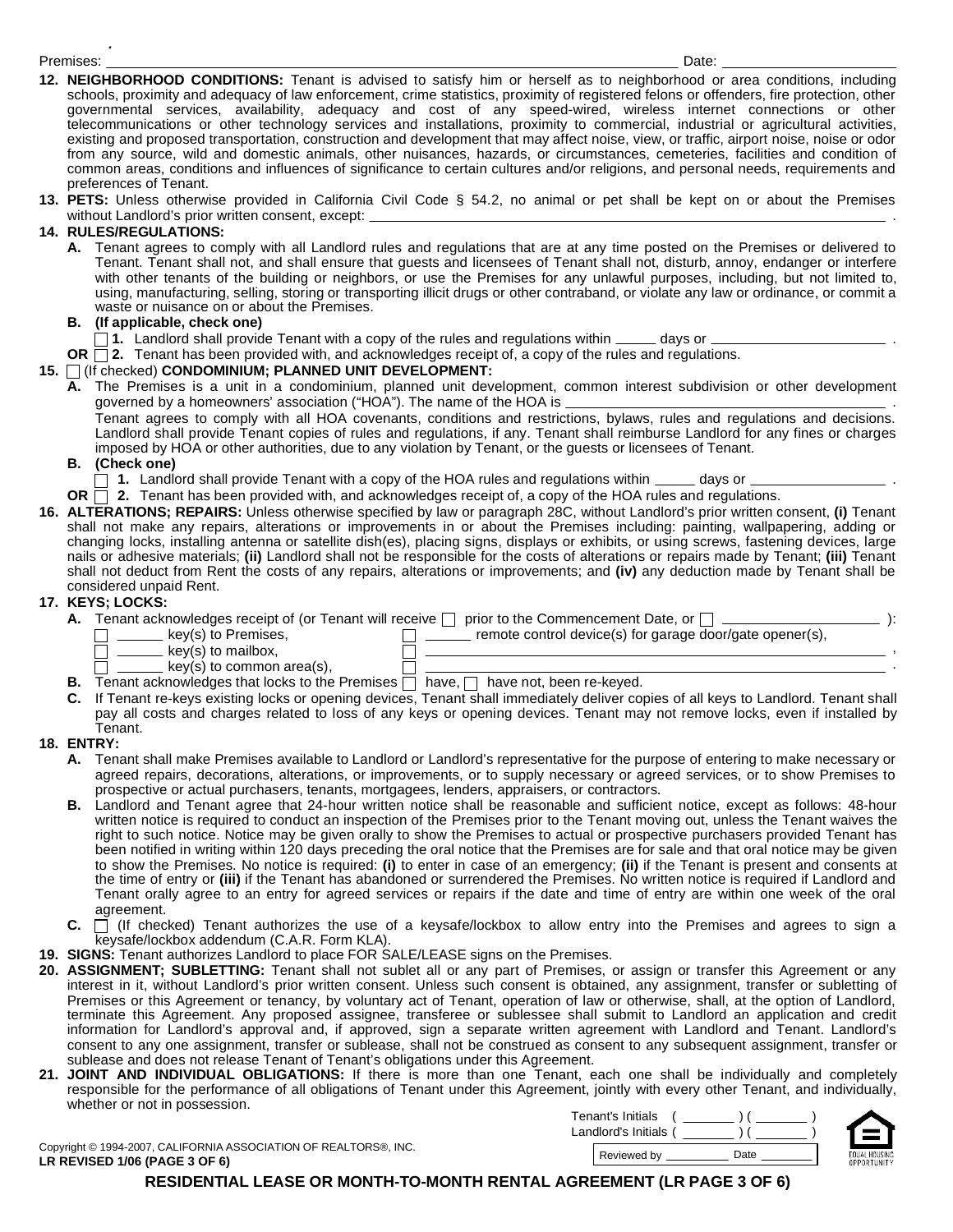Premises: Date:

*.*

- **22.** □ LEAD-BASED PAINT (If checked): Premises was constructed prior to 1978. In accordance with federal law, Landlord gives and Tenant acknowledges receipt of the disclosures on the attached form (C.A.R. Form FLD) and a federally approved lead pamphlet.
- **23. □ MILITARY ORDNANCE DISCLOSURE:** (If applicable and known to Landlord) Premises is located within one mile of an area once used for military training, and may contain potentially explosive munitions.
- **24. PERIODIC PEST CONTROL:** Landlord has entered into a contract for periodic pest control treatment of the Premises and shall give Tenant a copy of the notice originally given to Landlord by the pest control company.
- **25. METHAMPHETAMINE CONTAMINATION:** Prior to signing this Agreement, Landlord has given Tenant a notice that a health official has issued an order prohibiting occupancy of the property because of methamphetamine contamination. A copy of the notice and order are attached.
- **DATABASE DISCLOSURE:** Notice: Pursuant to Section 290.46 of the Penal Code, information about specified registered sex **26.** offenders is made available to the public via an Internet Web site maintained by the Department of Justice at www.meganslaw.ca.gov. Depending on an offender's criminal history, this information will include either the address at which the offender resides or the community of residence and ZIP Code in which he or she resides. (Neither Landlord nor Brokers, if any, are required to check this website. If Tenant wants further information, Tenant should obtain information directly from this website.)

### **27. POSSESSION:**

Tenant is not in possession of the premises. If Landlord is unable to deliver possession of Premises on Commencement Date, **A.** such Date shall be extended to the date on which possession is made available to Tenant. If Landlord is unable to deliver **) calendar days** after agreed Commencement Date, Tenant may terminate this Agreement possession within **5 (or** by giving written notice to Landlord, and shall be refunded all Rent and security deposit paid. Possession is deemed terminated when Tenant has returned all keys to the Premises to Landlord.

#### $\Box$  Tenant is already in possession of the Premises. **B.**

#### **28. TENANT'S OBLIGATIONS UPON VACATING PREMISES:**

- **A.** Upon termination of the Agreement, Tenant shall: **(i)** give Landlord all copies of all keys or opening devices to Premises, including any common areas; **(ii)** vacate and surrender Premises to Landlord, empty of all persons; **(iii)** vacate any/all parking and/or storage space; **(iv)** clean and deliver Premises, as specified in paragraph C below, to Landlord in the same condition as referenced in paragraph 10; **(v)** remove all debris; **(vi)** give written notice to Landlord of Tenant's forwarding address; and **(vii)**
- . **B.** All alterations/improvements made by or caused to be made by Tenant, with or without Landlord's consent, become the property of Landlord upon termination. Landlord may charge Tenant for restoration of the Premises to the condition it was in prior to any alterations/improvements.
- **C. Right to Pre-Move-Out Inspection and Repairs as follows: (i)** After giving or receiving notice of termination of a tenancy (C.A.R. Form NTT), or before the end of a lease, Tenant has the right to request that an inspection of the Premises take place prior to termination of the lease or rental (C.A.R. Form NRI). If Tenant requests such an inspection, Tenant shall be given an opportunity to remedy identified deficiencies prior to termination, consistent with the terms of this Agreement. **(ii)** Any repairs or alterations made to the Premises as a result of this inspection (collectively, "Repairs") shall be made at Tenant's expense. Repairs may be performed by Tenant or through others, who have adequate insurance and licenses and are approved by Landlord. The work shall comply with applicable law, including governmental permit, inspection and approval requirements. Repairs shall be performed in a good, skillful manner with materials of quality and appearance comparable to existing materials. It is understood that exact restoration of appearance or cosmetic items following all Repairs may not be possible. **(iii)** Tenant shall: **(a)** obtain receipts for Repairs performed by others; **(b)** prepare a written statement indicating the Repairs performed by Tenant and the date of such Repairs; and **(c)** provide copies of receipts and statements to Landlord prior to termination. Paragraph 28C does not apply when the tenancy is terminated pursuant to California Code of Civil Procedure § 1161(2), (3) or (4).
- **29. BREACH OF CONTRACT; EARLY TERMINATION:** In addition to any obligations established by paragraph 28, in the event of termination by Tenant prior to completion of the original term of the Agreement, Tenant shall also be responsible for lost Rent, rental commissions, advertising expenses and painting costs necessary to ready Premises for re-rental. Landlord may withhold any such amounts from Tenant's security deposit.
- **30. TEMPORARY RELOCATION:** Subject to local law, Tenant agrees, upon demand of Landlord, to temporarily vacate Premises for a reasonable period, to allow for fumigation (or other methods) to control wood destroying pests or organisms, or other repairs to Premises. Tenant agrees to comply with all instructions and requirements necessary to prepare Premises to accommodate pest control, fumigation or other work, including bagging or storage of food and medicine, and removal of perishables and valuables. Tenant shall only be entitled to a credit of Rent equal to the per diem Rent for the period of time Tenant is required to vacate Premises.
- **31. DAMAGE TO PREMISES:** If, by no fault of Tenant, Premises are totally or partially damaged or destroyed by fire, earthquake, accident or other casualty that render Premises totally or partially uninhabitable, either Landlord or Tenant may terminate this Agreement by giving the other written notice. Rent shall be abated as of the date Premises become totally or partially uninhabitable. The abated amount shall be the current monthly Rent prorated on a 30-day period. If the Agreement is not terminated, Landlord shall promptly repair the damage, and Rent shall be reduced based on the extent to which the damage interferes with Tenant's reasonable use of Premises. If damage occurs as a result of an act of Tenant or Tenant's guests, only Landlord shall have the right of termination, and no reduction in Rent shall be made.
- **32. INSURANCE:** Tenant's or guest's personal property and vehicles are not insured by Landlord, manager or, if applicable, HOA, against loss or damage due to fire, theft, vandalism, rain, water, criminal or negligent acts of others, or any other cause. **Tenant is advised to carry Tenant's own insurance (renter's insurance) to protect Tenant from any such loss or damage.** Tenant shall comply with any requirement imposed on Tenant by Landlord's insurer to avoid: **(i)** an increase in Landlord's insurance premium (or Tenant shall pay for the increase in premium); or **(ii)** loss of insurance.

Copyright © 1994-2007, CALIFORNIA ASSOCIATION OF REALTORS®, INC. **LR REVISED 1/06 (PAGE 4 OF 6)** 

| Tenant's Initials<br>Landlord's Initials ( |      |  |
|--------------------------------------------|------|--|
| Reviewed by                                | Date |  |



**RESIDENTIAL LEASE OR MONTH-TO-MONTH RENTAL AGREEMENT (LR PAGE 4 OF 6)**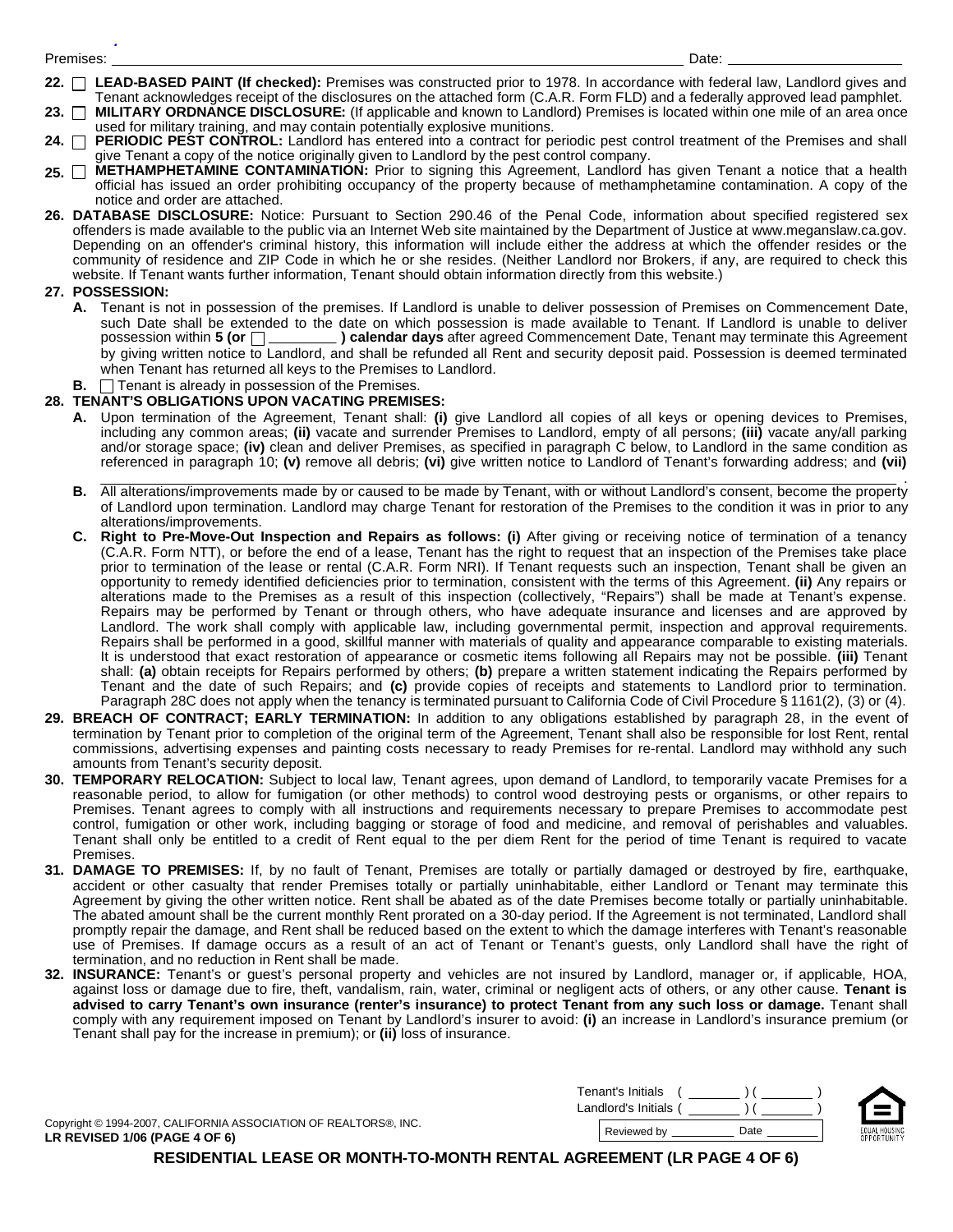| Premises: | alt. |
|-----------|------|
|-----------|------|

*.*

- **33. WATERBEDS:** Tenant shall not use or have waterbeds on the Premises unless: **(i)** Tenant obtains a valid waterbed insurance policy; **(ii)** Tenant increases the security deposit in an amount equal to one-half of one month's Rent; and **(iii)** the bed conforms to the floor load capacity of Premises.
- **34. WAIVER:** The waiver of any breach shall not be construed as a continuing waiver of the same or any subsequent breach.

|  |  |  | 35. NOTICE: Notices may be served at the following address, or at any other location subsequently designated: |  |  |  |
|--|--|--|---------------------------------------------------------------------------------------------------------------|--|--|--|
|--|--|--|---------------------------------------------------------------------------------------------------------------|--|--|--|

| __<br>∟andlord <sup>.</sup> |  | .<br>ີ | .<br>. |
|-----------------------------|--|--------|--------|
|                             |  |        |        |

- **36. TENANT ESTOPPEL CERTIFICATE:** Tenant shall execute and return a tenant estoppel certificate delivered to Tenant by Landlord or Landlord's agent within 3 days after its receipt. Failure to comply with this requirement shall be deemed Tenant's acknowledgment that the tenant estoppel certificate is true and correct, and may be relied upon by a lender or purchaser.
- **37. TENANT REPRESENTATIONS; CREDIT:** Tenant warrants that all statements in Tenant's rental application are accurate. Tenant authorizes Landlord and Broker(s) to obtain Tenant's credit report periodically during the tenancy in connection with the modification or enforcement of this Agreement. Landlord may cancel this Agreement: **(i)** before occupancy begins; **(ii)** upon disapproval of the credit report(s); or **(iii)** at any time, upon discovering that information in Tenant's application is false. A negative credit report reflecting on Tenant's record may be submitted to a credit reporting agency if Tenant fails to fulfill the terms of payment and other obligations under this Agreement.

#### **38. MEDIATION:**

- **A.** Consistent with paragraphs B and C below, Landlord and Tenant agree to mediate any dispute or claim arising between them out of this Agreement, or any resulting transaction, before resorting to court action. Mediation fees, if any, shall be divided equally among the parties involved. If, for any dispute or claim to which this paragraph applies, any party commences an action without first attempting to resolve the matter through mediation, or refuses to mediate after a request has been made, then that party shall not be entitled to recover attorney fees, even if they would otherwise be available to that party in any such action.
- **B.** The following matters are excluded from mediation: **(i)** an unlawful detainer action; **(ii)** the filing or enforcement of a mechanic's lien; and **(iii)** any matter within the jurisdiction of a probate, small claims or bankruptcy court. The filing of a court action to enable the recording of a notice of pending action, for order of attachment, receivership, injunction, or other provisional remedies, shall not constitute a waiver of the mediation provision.
- **C.** Landlord and Tenant agree to mediate disputes or claims involving Listing Agent, Leasing Agent or property manager ("Broker"), provided Broker shall have agreed to such mediation prior to, or within a reasonable time after, the dispute or claim is presented to such Broker. Any election by Broker to participate in mediation shall not result in Broker being deemed a party to this Agreement.
- **39. ATTORNEY FEES:** In any action or proceeding arising out of this Agreement, the prevailing party between Landlord and Tenant shall be entitled to reasonable attorney fees and costs, except as provided in paragraph 38A.
- **40. C.A.R. FORM:** C.A.R. Form means the specific form referenced or another comparable form agreed to by the parties.
- 41. OTHER TERMS AND CONDITIONS; SUPPLEMENTS:  $\Box$  Interpreter/Translator Agreement (C.A.R. Form ITA);
- Keysafe/Lockbox Addendum (C.A.R.Form KLA); □ Lead-Based Paint and Lead-Based Paint Hazards Disclosure (C.A.R. Form FLD)

The following ATTACHED supplements are incorporated in this Agreement:

**42. TIME OF ESSENCE; ENTIRE CONTRACT; CHANGES:** Time is of the essence. All understandings between the parties incorporated in this Agreement. Its terms are intended by the parties as a final, complete and exclusive expression of their Agreement with respect to its subject matter, and may not be contradicted by evidence of any prior agreement or contemporaneous oral agreement. If any provision of this Agreement is held to be ineffective or invalid, the remaining provisions will nevertheless be given full force and effect. Neither this Agreement nor any provision in it may be extended, amended, modified, altered or changed except in writing. This Agreement is subject to California landlord-tenant law and shall incorporate all changes required by amendment or successors to such law. This Agreement and any supplement, addendum or modification, including any copy, may be signed in two or more counterparts, all of which shall constitute one and the same writing.

- **43. AGENCY:**
	- **A. CONFIRMATION:** The following agency relationship(s) are hereby confirmed for this transaction:

Listing Agent: (Print firm name)

is the agent of (check one):  $\Box$  the Landlord exclusively; or  $\Box$  both the Landlord and Tenant.

Leasing Agent: (Print firm name)

|  |  |                                      |  |  |  | (if not same as Listing Agent) is the agent of (check one):   the Tenant exclusively; or   the Landlord exclusively; or |  |  |  |  |
|--|--|--------------------------------------|--|--|--|-------------------------------------------------------------------------------------------------------------------------|--|--|--|--|
|  |  | $\Box$ both the Tenant and Landlord. |  |  |  |                                                                                                                         |  |  |  |  |
|  |  |                                      |  |  |  |                                                                                                                         |  |  |  |  |

- **B.** DISCLOSURE: □ (If checked): The term of this lease exceeds one year. A disclosure regarding real estate agency relationships (C.A.R. Form AD) has been provided to Landlord and Tenant, who each acknowledge its receipt.
- **44.** □ TENANT COMPENSATION TO BROKER: Upon execution of this Agreement, Tenant agrees to pay compensation to Broker as specified in a separate written agreement between Tenant and Broker.
- **45. INTERPRETER/TRANSLATOR:** The terms of this Agreement have been interpreted for Tenant into the following language: . Landlord and Tenant acknowledge receipt of

the attached interpretor/translator agreement (C.A.R. Form ITA).

Tenant's Initials ( Landlord's Initials ( \_\_\_\_\_\_\_



Copyright © 1994-2007, CALIFORNIA ASSOCIATION OF REALTORS®, INC. Copyright © 1994-2007, CALIFORNIA ASSOCIATION OF REALTORS®, INC.<br>LR REVISED 1/06 (PAGE 5 OF 6)

**RESIDENTIAL LEASE OR MONTH-TO-MONTH RENTAL AGREEMENT (LR PAGE 5 OF 6)**